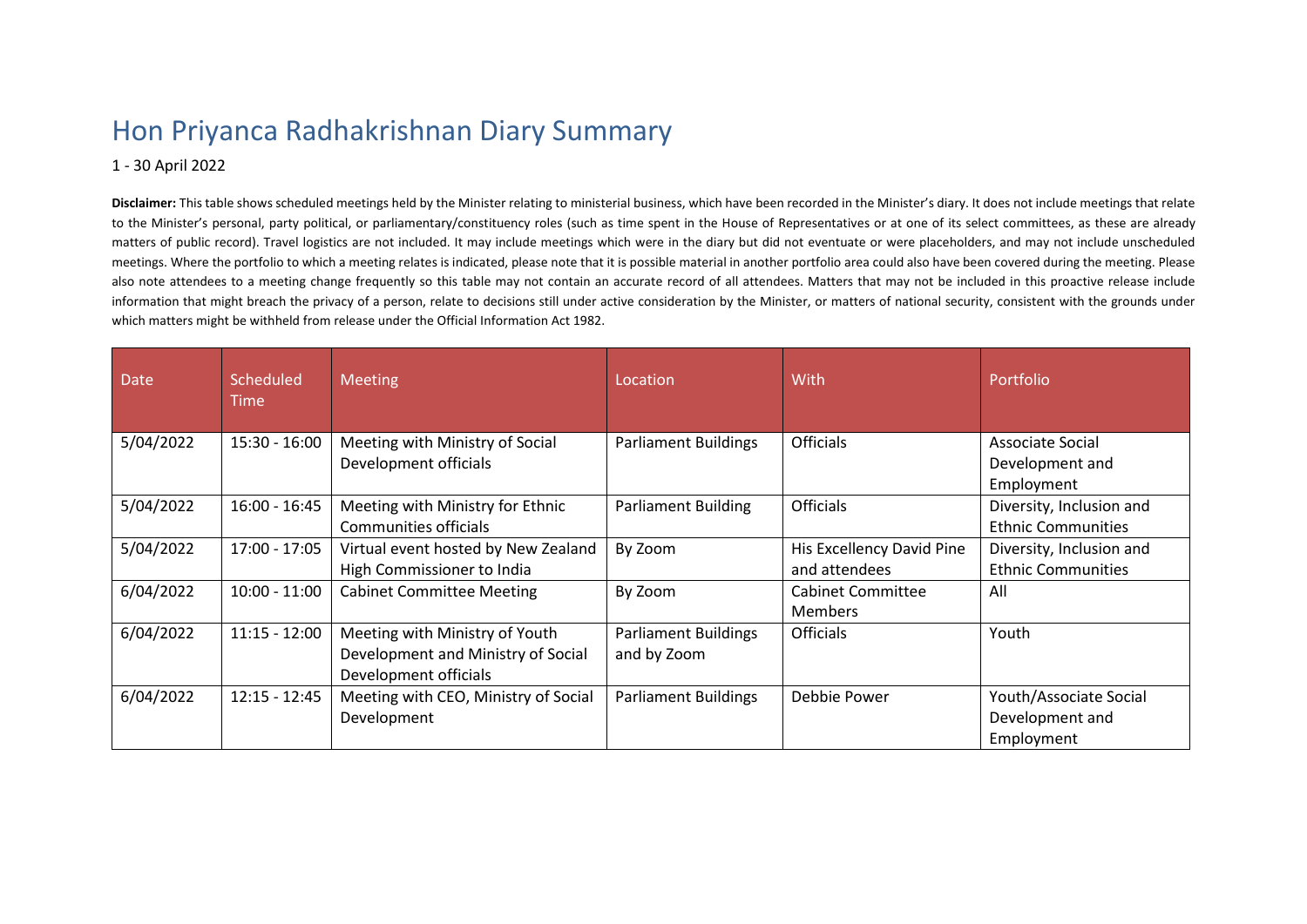| 6/04/2022  | $16:00 - 16:45$ | Meeting with Department of Prime<br>Minister and Cabinet and Ministry<br>for Ethnic Communities officials | <b>Parliament Buildings</b> | <b>Officials</b>                                               | Diversity, Inclusion and<br><b>Ethnic Communities</b>                                               |
|------------|-----------------|-----------------------------------------------------------------------------------------------------------|-----------------------------|----------------------------------------------------------------|-----------------------------------------------------------------------------------------------------|
| 6/04/2022  | $17:15 - 18:00$ | Meeting with CEO, Ministry of Ethnic<br>Communities                                                       | <b>Parliament Buildings</b> | Mervin Singham                                                 | Diversity, Inclusion and<br><b>Ethnic Communities</b>                                               |
| 6/04/2022  | 19:30 - 20:15   | Meeting with Minister Sepuloni                                                                            | <b>Beehive</b>              | Hon Carmel Sepuloni                                            | Youth/Associate Social<br>Development and<br>Employment                                             |
| 7/04/2022  | $11:30 - 12:00$ | Ministerial Meeting hosted by<br>Minister Sepuloni                                                        | By Zoom                     | Multi-ministerial                                              | Diversity, Inclusion and<br>Ethnic<br>Communities/Associate<br>Social Development and<br>Employment |
| 7/04/2022  | $12:15 - 12:45$ | Meeting with Ministry of Social<br>Development officials                                                  | By Zoom                     | <b>Officials</b>                                               | <b>Associate Social</b><br>Development and<br>Employment                                            |
| 11/04/2022 | $12:00 - 12:45$ | Meeting with Hamilton Mayor                                                                               | Hamilton                    | Mayor Paula Southgate,<br>Dr Gaurav Sharma MP<br>and attendees | Diversity, Inclusion and<br><b>Ethnic Communities</b>                                               |
| 11/04/2022 | $13:00 - 14:00$ | Visit to Waikato DHB Ethnic Hub                                                                           | Hamilton                    | Dr Gaurav Sharma MP<br>and attendees                           | Diversity, Inclusion and<br><b>Ethnic Communities</b>                                               |
| 11/04/2022 | 14:30 - 15:15   | Visit to Refugee Orientation Centre                                                                       | Hamilton                    | Dr Gaurav Sharma MP<br>and attendees                           | Diversity, Inclusion and<br><b>Ethnic Communities</b>                                               |
| 12/04/2022 | 15:30 - 16:00   | Meeting with Ministry of Social<br>Development officials                                                  | By Zoom                     | Officials                                                      | <b>Associate Social</b><br>Development and<br>Employment                                            |
| 12/04/2022 | $16:00 - 16:45$ | Meeting with Ministry for Ethnic<br>Communities officials                                                 | By Zoom                     | <b>Officials</b>                                               | Diversity, Inclusion and<br><b>Ethnic Communities</b>                                               |
| 12/04/2022 | $16:45 - 17:00$ | Meeting with CEO, Ministry for<br><b>Ethnic Communities</b>                                               | By Zoom                     | Mervin Singham                                                 | Diversity, Inclusion and<br><b>Ethnic Communities</b>                                               |
| 13/04/2022 | $09:30 - 10:00$ | <b>Cabinet Committee</b>                                                                                  | By Zoom                     | <b>Cabinet Committee</b><br>members                            | All                                                                                                 |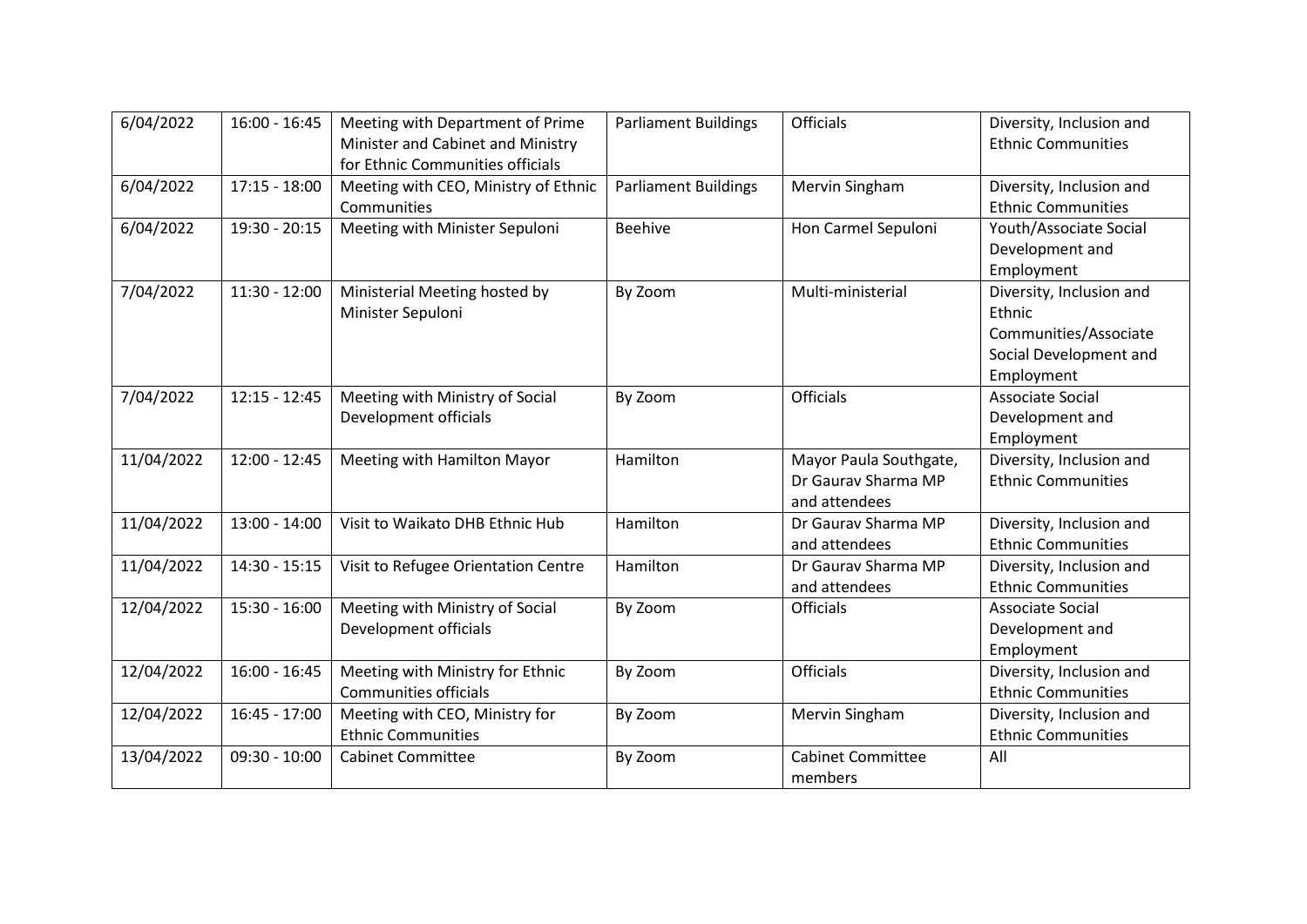| 13/04/2022 | $10:00 - 11:00$ | <b>Cabinet Committee</b>                                                                                                                                          | By Zoom                                    | <b>Cabinet Committee</b><br>members                                    | All                                                                                                 |
|------------|-----------------|-------------------------------------------------------------------------------------------------------------------------------------------------------------------|--------------------------------------------|------------------------------------------------------------------------|-----------------------------------------------------------------------------------------------------|
| 13/04/2022 | $11:15 - 12:00$ | Meeting with Ministry of Youth<br>Development officials                                                                                                           | By Zoom                                    | <b>Officials</b>                                                       | Youth                                                                                               |
| 13/04/2022 | $12:00 - 12:10$ | Meeting with Ministry of Social<br>Development official                                                                                                           | By Zoom                                    | Official                                                               | Youth                                                                                               |
| 13/04/2022 | $15:30 - 16:15$ | Meeting with Department of Internal<br>Affairs officials                                                                                                          | By Zoom                                    | <b>Officials</b>                                                       | <b>Community and Voluntary</b><br>Sector                                                            |
| 13/04/2022 | $16:30 - 17:00$ | Meeting with Future Leaders<br>Employment Services, Founder and<br>Director and Regional Manager-<br>Waikato                                                      | By Zoom                                    | Jethro Gilbert, Megan<br>Lugg and attendees                            | Youth                                                                                               |
| 14/04/2022 | $10:30 - 11:00$ | Meeting with Chief Executive,<br>Prince's Trust Aotearoa New Zealand                                                                                              | By Zoom                                    | <b>Rod Baxter</b>                                                      | Youth                                                                                               |
| 14/04/2022 | $11:15 - 11:45$ | Meeting with Dr Veronica Hopner<br>and Professor Darrin Hodgetts<br><b>Massey University</b>                                                                      | By Zoom                                    | Dr Veronica Hopner and<br><b>Professor Darrin Hodgetts</b>             | Associate Social<br>Development and<br>Employment                                                   |
| 14/04/2022 | $12:00 - 12:45$ | Meeting with Ministry for Ethnic<br>Communities, Ministry of Social<br>Development and the Ministry of<br>Business, Innovation and<br><b>Employment officials</b> | <b>Parliament Buildings</b><br>and By Zoom | <b>Officials</b>                                                       | Diversity, Inclusion and<br>Ethnic<br>Communities/Associate<br>Social Development and<br>Employment |
| 14/04/2022 | $15:30 - 16:15$ | Multi-ministerial meeting hosted by<br>Minister Davidson                                                                                                          | By Zoom                                    | Multi-ministerial                                                      | <b>Associate Social</b><br>Development and<br>Employment                                            |
| 24/04/2022 | 18:40 - 19:00   | Briefing by New Zealand High<br>Commissioner                                                                                                                      | India                                      | <b>His Excellency David Pines</b>                                      | All                                                                                                 |
| 24/04/2022 | 19:00 - 20:30   | Dinner hosted by New Zealand<br>Honorary Consul and New Zealand<br>High Commissioner to India                                                                     | India                                      | Harish Lakshman,<br><b>His Excellency David Pines</b><br>and attendees | All                                                                                                 |
| 25/04/2022 | $06:00 - 07:00$ | Speak and Attend ANZAC Dawn<br>Service                                                                                                                            | India                                      | Attendees                                                              | All                                                                                                 |